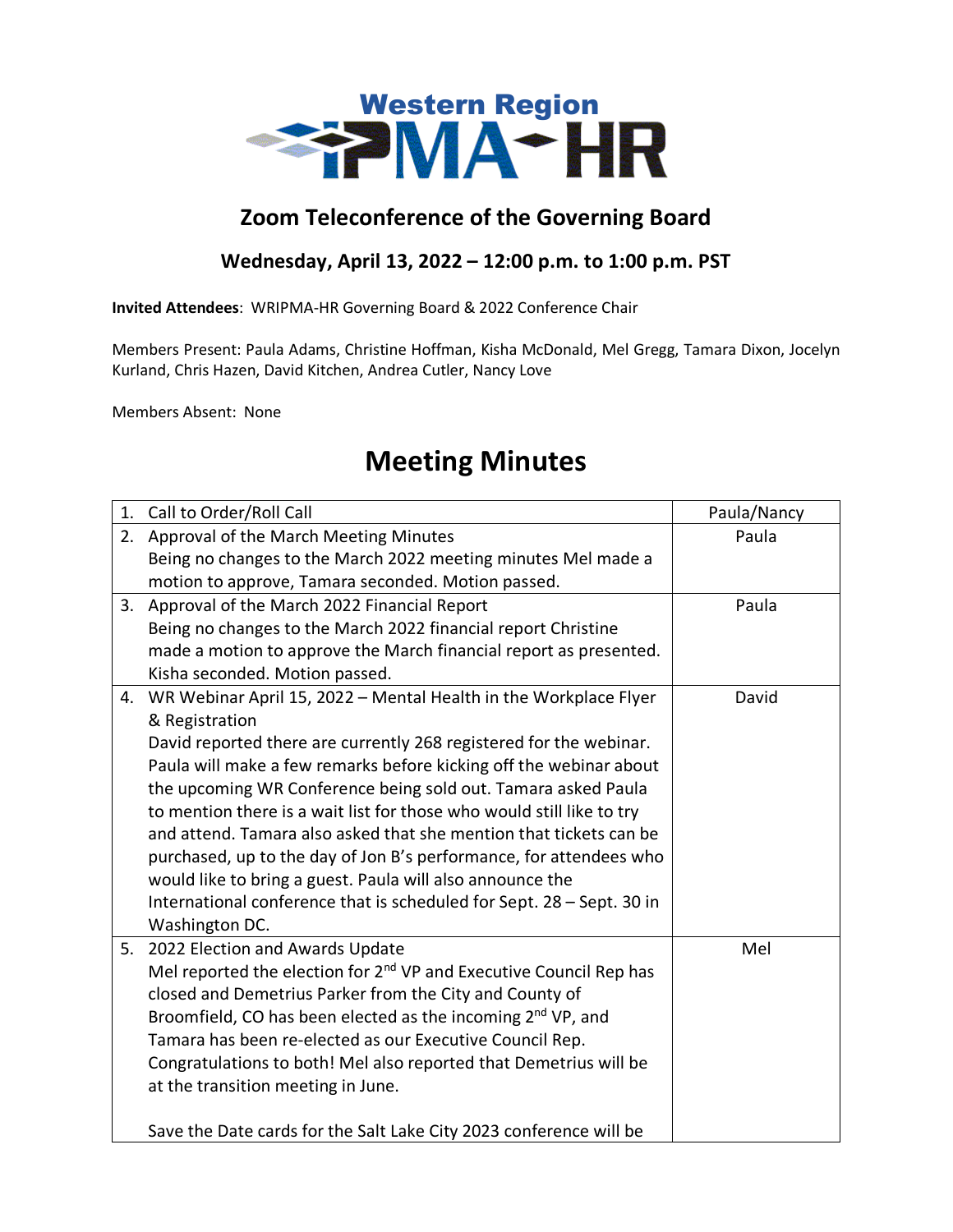|    | available at the conference in Anaheim. There was a brief<br>discussion about who might have the laminator used to make the<br>luggage tags. Andrea suggested Brian might have it. Tamara will<br>check with him. Business card Save the Date's will be printed if we<br>can locate the laminator, before the conference, so luggage tags<br>can be made for attendees.<br>Mel is waiting on the proofs for the award plaques, but the<br>company has assured her they will be delivered before the<br>conference.<br>Mel reviewed the list of award winners:<br><b>Outstanding Chapter Award: Colorado Chapter</b><br>Agency Award of Excellence: Town of Queen Creek, AZ; Lehi City,<br>UT; City of Northglenn, CO<br>Emerging Leader Award: Evette Lee, City/County of Honolulu<br>Muriel Morris Award: Stacey Lewis |                  |
|----|-------------------------------------------------------------------------------------------------------------------------------------------------------------------------------------------------------------------------------------------------------------------------------------------------------------------------------------------------------------------------------------------------------------------------------------------------------------------------------------------------------------------------------------------------------------------------------------------------------------------------------------------------------------------------------------------------------------------------------------------------------------------------------------------------------------------------|------------------|
|    | 6. 2022-23 Transition Meeting Update<br>June 24, 2022 will be the transition meeting in Salt Lake City.<br>Location and times coming soon.                                                                                                                                                                                                                                                                                                                                                                                                                                                                                                                                                                                                                                                                              | Mel/David        |
| 7. | Sponsorship, Technology & Marketing Update<br>Chris reported we have received approximately \$68,000 in<br>conference sponsorships.<br>Job postings continue to bring in revenue for the Region                                                                                                                                                                                                                                                                                                                                                                                                                                                                                                                                                                                                                         | Chris            |
| 8. | 2022 Conference Update<br>SOLD OUT! 400+ and a wait list. Brody will work through<br>cancelations and the wait list.<br>Last minute details are falling into place.<br>Guidebook will go live on April 25, 2022. An email will go out to<br>attendees announcing it is available.<br>Tamara is working on an FAQ document that will explain how to<br>download the Guidebook and answer other pertain questions.<br>Keynote speakers are ready to go, as is the Presidents Reception.<br>An end of conference survey will be included in the Guidebook.<br>Tamara is pleased that former Regional Presidents are attending<br>and volunteering at the conference.                                                                                                                                                       | Tamara           |
| 9. | <b>Executive Council Update</b><br>No report as the next meeting is not until April 21, 2022                                                                                                                                                                                                                                                                                                                                                                                                                                                                                                                                                                                                                                                                                                                            | Tamara/Christine |
|    | 10. Miscellaneous<br>Paula discussed a conference photographer. The Southern<br>California Chapter uses a photographer who is available to attend<br>the conference for 4 hours a day, if needed. Tamara confirmed a<br>photographer had not yet been arranged and thanked Paula for<br>coordinating with this individual to attend the conference.                                                                                                                                                                                                                                                                                                                                                                                                                                                                     | All              |